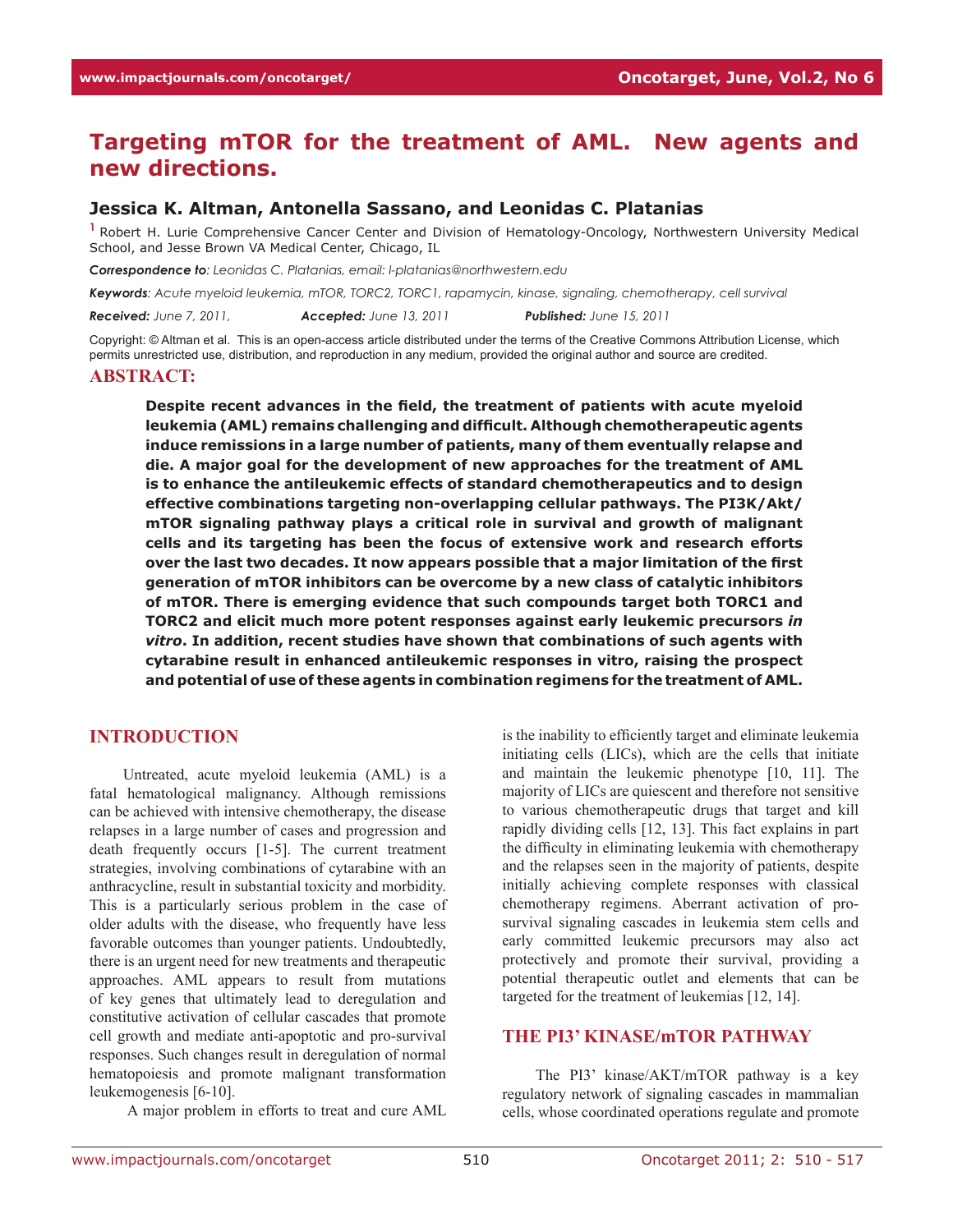

**Figure 1: TORC1 and TORC2 complexes and inhibitory effects of different mTOR inhibitors.** The rapalogs (shown in black), inhibit selectively TORC1, while the catalytic TOR inhibitors, (shown in red), inhibit both TORC1 and TORC2.

important cellular activities and functions [15, 16]. Via controlling activation of the mTOR kinase and its downstream effectors, this cellular network ultimately regulates mRNA translation of genes that encode for pro-oncogenic proteins and, thus, promote malignant cell survival [15-18]. Interestingly, this network of signals is also engaged and activated by growth suppressive cytokines such as interferons (IFNs) [19-21], suggesting a competition between factors that suppress growth and mitogenic signals for the use and regulation of this pathway. PI 3' kinase (PI3'K) is a lipid kinase that controls formation of distinct signaling complexes on the membrane of cells [22]. Activation of PI3'K leads to engagement of the kinase PDK1 which subsequently phosphorylates AKT on threonine 308 (Thr 308), ultimately leading to engagement and activation of AKT [23], which in turn phosphorylates many and activates multiple downstream substrates and effectors, leading to the generation of signals that promote survival and proliferation [24, 25].

As aberrant activation of the PI3'K/AKT/mTOR pathway promotes malignant cell proliferation and survival [15, 26, 27], several studies have sought to examine the implications of constitutive activation of this pathway in tumorigenesis. There is now extensive evidence that deregulation of this pathway contributes to the tumorigenic potential, a more aggressive phenotype and poorer prognosis in several malignancies [28-30]. In addition, activation of this pathway has been associated with chemotherapy resistance [31, 32], underscoring the importance of this signaling cascade as a therapeutic target for the treatment of various tumors. For all these reasons, there has been a major interest in the development of pharmacologic inhibitors of the PI3K/AKT/mTOR pathway for various solid tumors and hematological malignancies, which has further intensified after the detailed mapping and characterization of the pathway the

last several years.

The mammalian target of rapamycin (mTOR) is a central element of the pathway and a key kinase activated downstream of PI3K/AKT. This kinase was originally identified in yeast [33], and subsequent work established that it is conserved in eukaryotic organisms. mTOR is present in two distinct and functionally diverse cellular complexes: TORC1 and TORC2 (Fig. 1). Each of these 2 complexes have common and distinct subunits and effectors and ultimately engage different downstream elements and activate distinct effector pathways. As shown in Fig. 1, the interaction of mTOR with Raptor (regulatory-associated protein of mTOR) defines the TORC1 complex [34-37]. TORC1 is generally perceived as rapamycin-sensitive and beyond mTOR and Raptor, it also contains mLST8 [35-37]. The two major substrates for TORC1 are the S6 kinase (S6K) and the translational repressor 4E-BP1, which binds to and negatively controls the function of the eukaryotic initiation factor 4E (eIF4E) [16, 19, 35-39]. After its phosphorylation/activation by mTOR, S6K regulates downstream engagement of two major substrates, the S6 ribosomal protein (rpS6) and the eukaryotic initiation factor 4B (eIF4B) [16, 35-39] (Fig.2). In addition, there is recent evidence that it phosphorylates and negatively regulates the expression of PDCD4 (Fig. 2), a tumor suppressor protein with inhibitory activities on cap-dependent translation via its ability to block the function of the translation initiation factor eIF4A and the integration of eIF4A into the eIF4F complex [40-44]. This protein undergoes phosphorylation by S6K, followed by degradation by the ubiquitin ligase βTRCP (45), suggesting a mechanism by which the mTOR pathway may be targeting and inhibiting tumor suppressor elements with regulatory effects on mRNA translation. In addition, to regulating activation of S6K, the mTORC1 complex is responsible for phosphorylation of the (eIF4E)–binding proteins (4E-BP) 1 and 2 on several sites, leading to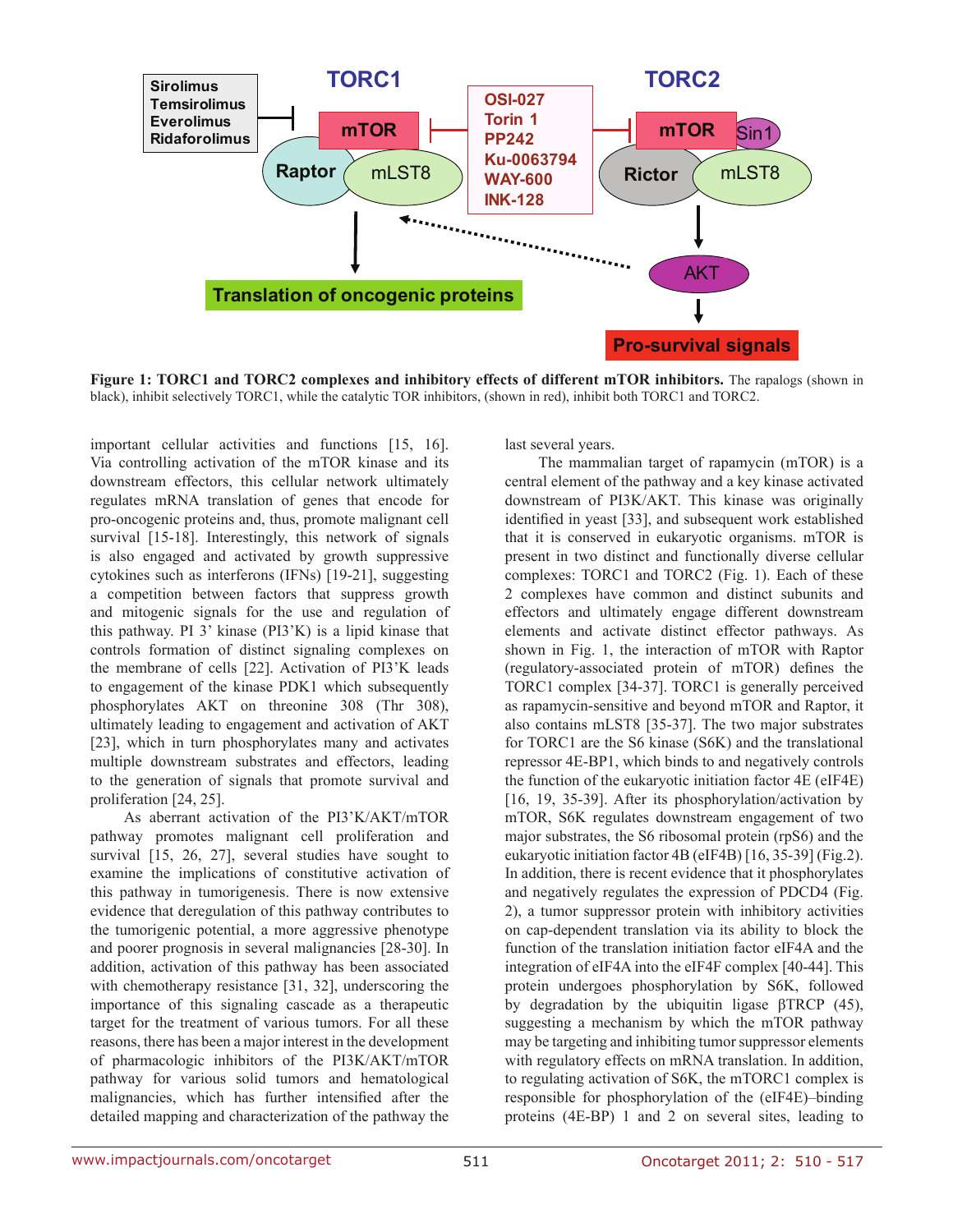their de-activation and detachment from eIF4E [19, 35- 39]. Such dissociation allows eIF4E activation, which is a critical event for the initiation of mRNA translation by oncogenic proteins in eukaryotes.

In contrast to TORC1, whose major function is control of signals for the initiation of mRNA translation, the TORC2 complex plays a different role in normal and malignant cells. The TORC2 complex includes mTOR, Rictor (rapamycin-insensitive companion of mTOR), SIN1, and mLST8 [35-37, 46-48]. The primary function of TORC2 is the control of phosphorylation of AKT on Ser 473 [35-37], a site whose phosphorylation is essential for activation of AKT resulting in induction of its kinase domain. Beyond AKT, additional substrates for TORC2 activity have been identified, including PKCα, [49-51] and SGK1 [52, 53]. Notably it was recently shown that PKCα gene expression is inducible in AML cells resistant to chemotherapy [54].

Because of the high relevance of the mTOR pathway in malignancies, first generation mTOR inhibitors, including rapamycin and related drugs (rapalogs) have been tried extensively in various clinical contexts for the treatment of tumors of diverse cellular origin. Two rapalogs, temsirolimus (CCI-779) and everolimus (RAD001) have shown major activity and have been approved by the FDA for the treatment of renal cell carcinoma [55, 56]. Since then extensive clinical efforts have been ongoing in attempts to evaluate the clinical activity of the three major rapalogs (everolimus, temsirolimus and ridaforolimus) in the treatment of various solid tumors and hematological malignancies [57-60].

## **TARGETING mTOR IN AML**

The simultaneous deregulation of pathways that control both transcription and mRNA translation of genes encoding for oncogenic proteins appears to play key roles in the pathogenesis and pathophysiology of AML. There has been extensive evidence that the PI3'K/AKT/mTOR pathway is aberrantly activated and deregulated in AML [61]. There is also some evidence that constitutive PI 3'K activation in AML is mainly due to the activity of the PI3K p110δ isoform [62, 63]. In one study, a large percentage of samples from patients with AML were found to have constitutive AKT activation [64]. In addition, the AKT pathway was among the signaling cascades whose simultaneous activation with other pathways, such as PKC $\alpha$  and ERK, was found to confer a poor prognosis in AML [65]. Other recent studies used proteomic analysis or single-cell network profiling (SCNP) with flow cytometry, to predict the likelihood of response to induction chemotherapy for patients with AML [66, 67]. Remarkably, lack of response to induction chemotherapy in patients older than 60 years or patients with secondary AML was associated with increased phosphorylation of AKT induced by FLT-3 ligand [67].

Recognition of aberrations in the AKT/mTOR pathway has led to clinical trials with rapalogs in AML. Recher et al showed that rapamycin resulted in blast clearance in some patients with AML. However, the length of response was limited and not all patients responded [68]. There has been also some evidence that rapamycin and etoposide exhibit synergistic/enhancing effects on AML cells *in vitro* and in AML mouse models *in vivo* [69]. However, when a clinical trial involving the addition rapamycin to salvage chemotherapy (mitoxantrone, etoposide, and cytarabine) for the treatment of relapsed and refractory AML was performed, the authors failed to observe synergistic activity by the combination [70].

# **NEW APPROACHES TO TARGET TORC1 AND TORC2 COMPLEXES IN AML**

**mTOR eIF4B S6K rpS6 mRNA translation 4E-BP1 PDCD4**

Although approaches to optimize the administration of rapalogs with chemotherapy [71], in various settings are still being examined, the use of these agents has

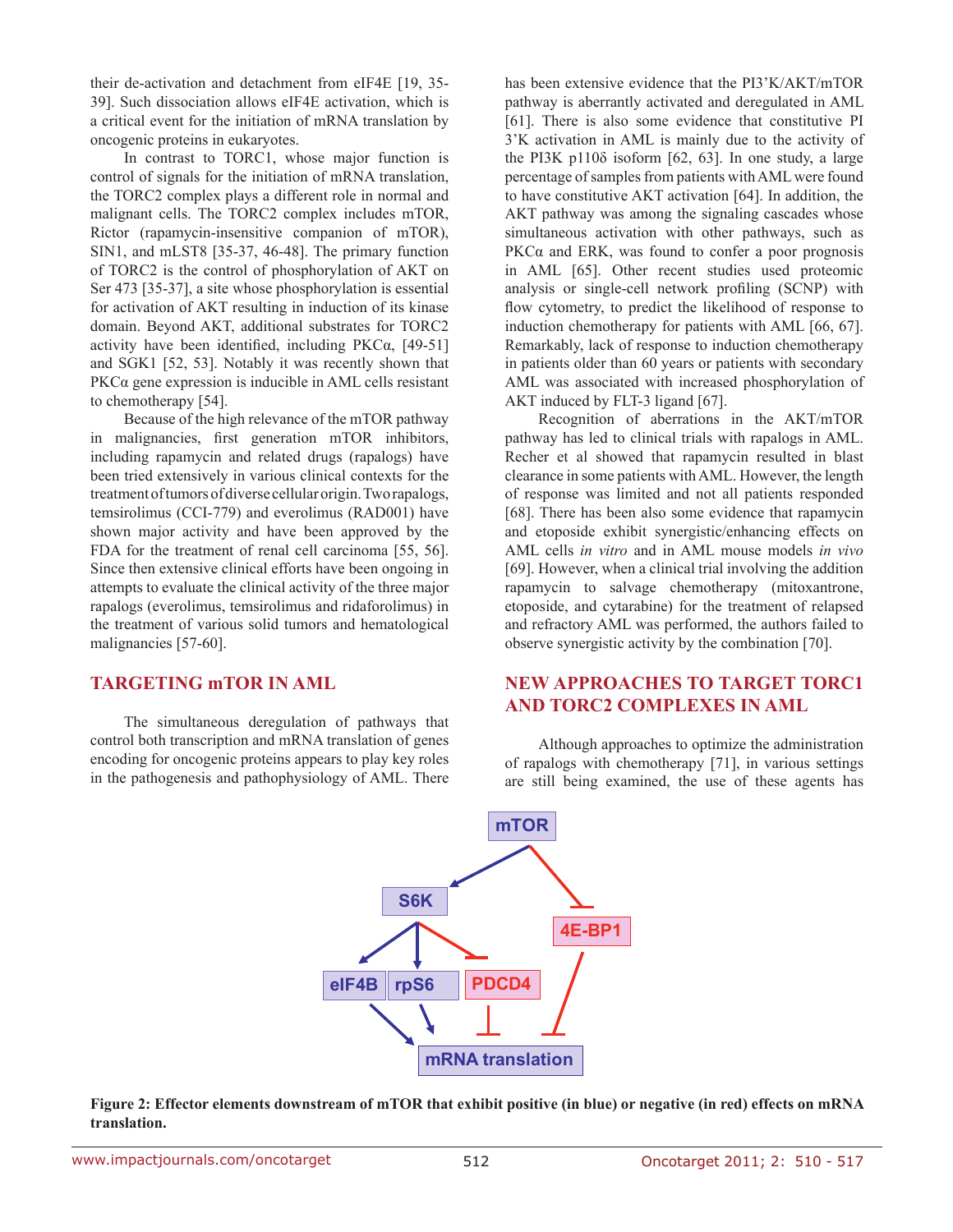several limitations as discussed above. To overcome the limitations of the rapalogs, extensive efforts over recent years have been focused on the design and clinical development of agents that are catalytic inhibitors of mTOR and in addition to TORC1 suppress TORC2, or other agents that simultaneously target the PI3'K/AKT pathway. Several pan PI3K/AKT/mTOR inhibitors and dual TORC inhibitors have been developed and are being exploited [72-79]. Such efforts have also been extended to determine the effects of such compounds on leukemias. Recent studies demonstrated that the dual TORC1/ TORC2 inhibitors PP242 [80] or OSI-027 [81] are potent suppressors of both TORC1 and TORC2 activities in BCR-ABL transformed cells. These catalytic inhibitors were shown to elicit potent antileukemic effects *in vitro* [80, 81] and *in vivo* [81] on CML or Ph+ ALL cells, including cells expressing the T315I BCR-ABL mutation, which is resistant to the kinase inhibitors currently approved for use in the treatment of CML and Ph+ ALL (imatinib mesylate, nilotinib, dasatinib).

The potent suppressive effects of dual TORC1/ TORC2 inhibitors on BCR-ABL-transformed cells, have raised the possibility that such agents may have activity in other leukemias and prompted us to perform additional studies to examine the spectrum of the antileukemic properties of OSI-027 in AML. In recently published work [82], we examined the effects of dual TORC1/2 inhibition on various elements of the mTOR pathway in different AML cell lines and primary leukemia blasts from AML patients and compared them to the effects of the classic mTOR inhibitor rapamycin. As expected, only OSI-027 blocked TORC2-specific cellular events in AML cells, such as phosphorylation of AKT on Ser473 [82]. On the other hand, both OSI-027 and rapamycin were potent suppressors of the activation of the S6 kinase and the downstream phosphorylation of its target, S6 ribosomal protein [82] Importantly, phosphorylation of 4E-BP1 on Thr 37/46 was blocked by OSI-027, but not rapamycin, indicating that such phosphorylation is a rapamycininsensitive cellular event in AML cells (79). This is consistent with the emerging evidence in other systems for rapamycin-insensitive TORC1-mediated signals [83, 84]. Our studies also established that OSI-027 is a potent suppressor of primitive leukemic precursors (CFU-L) from AML patients. Such effects were much more potent than the effects of rapamycin analyzed in parallel [82]. In addition, OSI-027 enhanced the inhibitory effects of lowdose cytarabine (Ara-C), suggesting that combinations of dual TORC1/2 inhibitors with chemotherapy may provide an approach to enhance antileukemic responses of chemotherapy [82].

Altogether, the results of such work raise the prospect of future clinical trials using dual TORC1/ TORC2 inhibitors for the treatment of AML. Beyond OSI-027 there are additional TORC1/2 inhibitors in clinical or pre-clinical development [73-77, 85] that may be good candidates for such studies. Another potential approach to generate antileukemic responses by complete inhibition of the mTOR pathway would be to block the PI3'K/AKT axis [86]. In fact, approaches to simultaneously block PI3'K and mTOR have been developed [87]. NVPBEZ235 is a molecule that inhibits the PI3'K and also both TORC1 and TORC2 complexes [88]. Recent studies using this agent in AML have demonstrated potent inhibitory effects on PI3'K and TORC1/TORC2 complexes, including rapamycin-insensitive TORC1. It was also found to inhibit rapamycin-insensitive phosphorylation sites in 4E-BP1 [89]. Such potent effects were associated with decreased cell proliferation and survival of leukemia cells and suppressed leukemic progenitor clonogenicity [89], raising the prospect of using such pan P13'K/AKT/mTOR inhibitors as a potential future approach for the treatment of AML.

## **SUMMARY**

While inhibiting mTOR is a promising strategy for the treatment of malignancies, agents that selectively target TORC1 (rapalogs) have limited clinical activity and are unlikely to have major impact in the treatment of AML. The development of selective ATP-catalytic inhibitors, which have the capacity to block the functions of both TORC1 and TORC2 has resulted in new momentum in the research field of mTOR targeting in AML and is igniting important work with major therapeutic implications. Approaches to overcome the limitations of rapalogs for the treatment of leukemias are now possible, using either dual TORC1/2 inhibitors or pan–PI3K-TORC1/2 inhibitors. Our recent studies have established that beyond exhibiting potent antileukemic effects, dual TORC1/2 catalytic inhibition enhances the effects of cytarabine on primitive leukemic precursors from AML patients. These studies are very encouraging and suggest a potential role for these agents in the treatment of AML patients. They also raise the possibility that combinations of dual TORC1/2 inhibitors with chemotherapeutic agents may provide a novel approach to target leukemic initiating stem cells and increase the probability of cure for AML patients.

# **REFERENCES**

- 1. Tallman MS, Gilliland DG, Rowe JM. Drug therapy for acute myeloid leukemia. Blood. 2005; 106:1154-63.
- 2. Estey E. New drugs in acute myeloid leukemia. Semin Oncol. 2008; 35:439-48.
- 3. Shipley JL, Butera JN. Acute myelogenous leukemia. Exp Hematol. 2009; 37:649-58.
- 4. Godley LA, Larson RA. Therapy-related myeloid leukemia. Semin Oncol. 2008; 35:418-29.
- 5. Kohrt HE, Coutre SE. Optimizing therapy for acute myeloid leukemia. J Natl Compr Canc Netw 2008; 6:1003-16.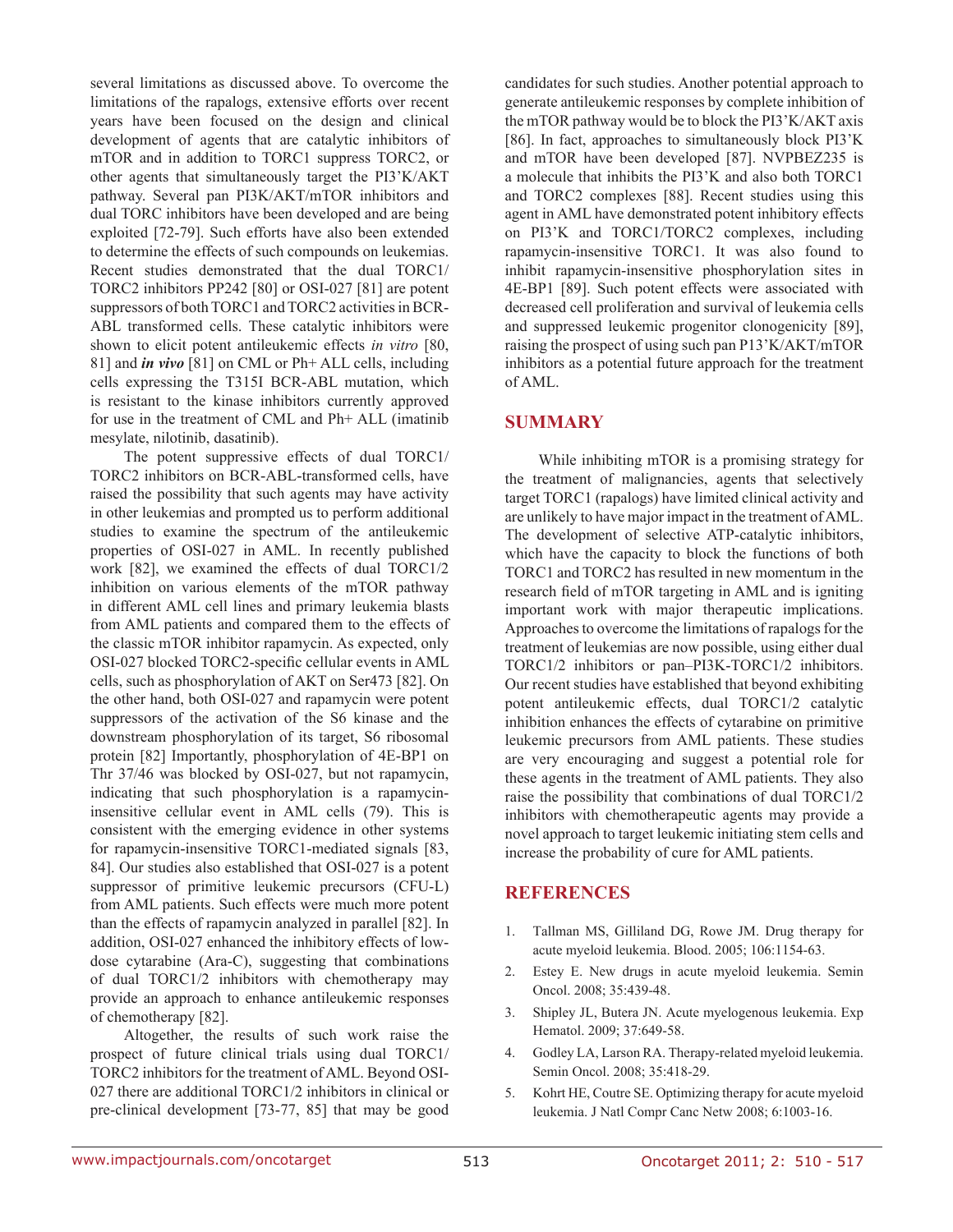- 6. Gilliland DG, Tallman MS. Focus on acute leukemias. Cancer Cell. 2002; 1:417-20.
- 7. Scholl C, Gilliland DG, Fröhling S. Deregulation of signaling pathways in acute myeloid leukemia. Semin Oncol. 2008; 35:336-45.
- 8. Cammenga J. Gatekeeper pathways and cellular background in the pathogenesis and therapy of AML. Leukemia. 2005; 19:1719–28.
- 9. Fathi AT, Grant S, Karp JE. Exploiting cellular pathways to develop new treatment strategies for AML. Cancer Treat Rev. 2010; 36:142-50.
- 10. Britschgi C, Fey MF. Tumor suppressor genes in myeloid differentiation and leukemogenesis. Future Oncol. 2009; 5:245-57.
- 11. Roboz GJ, Guzman M. Acute myeloid leukemia stem cells: seek and destroy. Expert Rev Hematol. 2009; 2:663-72.
- 12. Valent P. Targeting of leukemia-initiating cells to develop curative drug therapies: straightforward but nontrivial concept. Curr Cancer Drug Targets. 2011; 11:56-71.
- 13. Misaghian N, Ligresti G, Steelman LS, Bertrand FE, Bäsecke J, Libra M, Nicoletti F, Stivala F, Milella M, Tafuri A, Cervello M, Martelli AM, McCubrey JA. Targeting the leukemic stem cell: the Holy Grail of leukemia therapy. Leukemia. 2009; 23:25-42.
- 14. Martelli AM, Evangelisti C, Chiarini F, McCubrey JA. The phosphatidylinositol 3-kinase/Akt/mTOR signaling network as a therapeutic target in acute myelogenous leukemia patients. Oncotarget. 2010; 1:89-103.
- 15. Martelli AM, Chiarini F, Evangelisti C, Grimaldi C, Ognibene A, Manzoli L, Billi AM, JA M. The phosphatidylinositol 3-kinase/AKT/mammalian target of rapamycin signaling network and the control of normal myelopoiesis. Histol Histopathol. 2010; 25:669-80.
- 16. Altman JK, Platanias LC. Exploiting the mammalian target of rapamycin pathway in hematologic malignancies. Curr Opin Hematol. 2008; 15:88-94.
- 17. Cantley LC. The phosphoinositide 3-kinase pathway. Science. 296 : 1655-57, 2002.
- 18. Deane JA, Fruman DA. Phosphoinositide 3-kinase: diverse roles in immune cell activation. Annu Rev Immunol. 2004; 22: 563-98.
- 19. Platanias LC. Mechanisms of type-I- and type-II-interferonmediated signaling. Nat Rev Immunol. 2005; 5:375-86.
- 20. Kroczynska B, Kaur S, Platanias LC. Growth suppressive cytokines and the AKT/mTOR pathway. Cytokine. 2009; 48:138-43.
- 21. Kaur S, Uddin S, Platanias LC. The PI3' kinase pathway in interferon signaling. J Interferon Cytokine Res. 2005; 25:780-87.
- 22. Carnero A, Blanco-Aparicio C, Renner O, Link W, Leal JF. The PTEN/PI3K/AKT signalling pathway in cancer, therapeutic implications. Curr Cancer Drug Targets. 2008; 8:187-98.
- 23. Liu P, Cheng H, Roberts TM, Zhao JJ. Targeting the phosphoinositide 3-kinase pathway in cancer. Nat Rev Drug Discov. 2009; 8:627–44.
- 24. Manning BD, Cantley LC. AKT/PKB signaling: navigating downstream. Cell. 2007; 129:1261-74.
- 25. Naughton R, Quiney C, Turner SD, Cotter TG. Bcr-Ablmediated redox regulation of the PI3K/AKT pathway. Leukemia. 2009; 23:1432-40.
- 26. Hay N. The Akt-mTOR tango and its relevance to cancer. Cancer Cell. 2005; 8:179-83.
- 27. Engelman JA, Luo J, Cantley LC. The evolution of phosphatidylinositol 3-kinases as regulators of growth and metabolism. Nat Rev Genet. 2006; 7:606-19.
- 28. Kim D, Dan HC, Park S, Yang L, Liu Q, Kaneko S, Ning J, He L, Yang H, Sun M, Nicosia SV, Cheng JQ. AKT/ PKB signaling mechanisms in cancer and chemoresistance. Front Biosci. 2005; 10:975-87.
- 29. Samuels Y, Ericson K. Oncogenic PI3K and its role in cancer. Curr Opin Oncol. 2006; 18:77-82.
- 30. Horn S, Bergholz U, Jücker M, McCubrey JA, Trümper L, Stocking C, Bäsecke J. Mutations in the catalytic subunit of class IA PI3K confer leukemogenic potential to hematopoietic cells. Oncogene. 2008; 27:4096-06.
- 31. Brognard J, Clark AS, Ni Y, Dennis PA. Akt/protein kinase B is constitutively active in non-small cell lung cancer cells and promotes cellular survival and resistance to chemotherapy and radiation. Cancer Res. 2001; 61:3986- 97.
- 32. Martelli AM, Tabellini G, Bortul R, Tazzari PL, Cappellini A, Billi AM, Cocco L. Involvement of the phosphoinositide 3-kinase/Akt signaling pathway in the resistance to therapeutic treatments of human leukemia. Histol Histopathol. 2005; 20:239-52.
- 33. Chiu MI, Katz H, Berlin V. RAPT1, a mammalian homolog of yeast Tor, interacts with the FKBP12/rapamycin complex. Proc Natl Acad Sci USA. 1994; 91:12574–78.
- 34. Hara K, Maruki Y, Long X, Yoshino K, Oshiro N, Hidayat S, Tokunaga C, Avruch J, Yonezawa K. Raptor, a binding partner of target of rapamycin (TOR), mediates TOR action. Cell. 2002; 110:177-89.
- 35. Guertin DA, Sabatini DM. Defining the role of mTOR in cancer. Cancer Cell. 2007; 12:9-22.
- 36. Hay N, Sonenberg N. Upstream and downstream of mTOR. Genes Dev. 2004; 18:1926-45.
- 37. Bhaskar PT, Hay N. The two TORCs and Akt. Dev Cell. 2007; 12:487-02.
- 38. Bjornsti MA, Houghton PJ. The TOR pathway: a target for cancer therapy. Nat Rev Cancer. 2004; 4: 335-48.
- 39. Jaccinto E, Hall MN. Tor signaling in bugs, brain and brawn. Nature Rev Mol Cell Biol. 2003; 4:117-26.
- 40. Cmarik JL, Min H, Hegamyer G, Zhan S, Kulesz-Martin M, Yoshinaga H, Matsuhashi S, and Colburn NH. Differentially expressed protein Pdcd4 inhibits tumor promoter-induced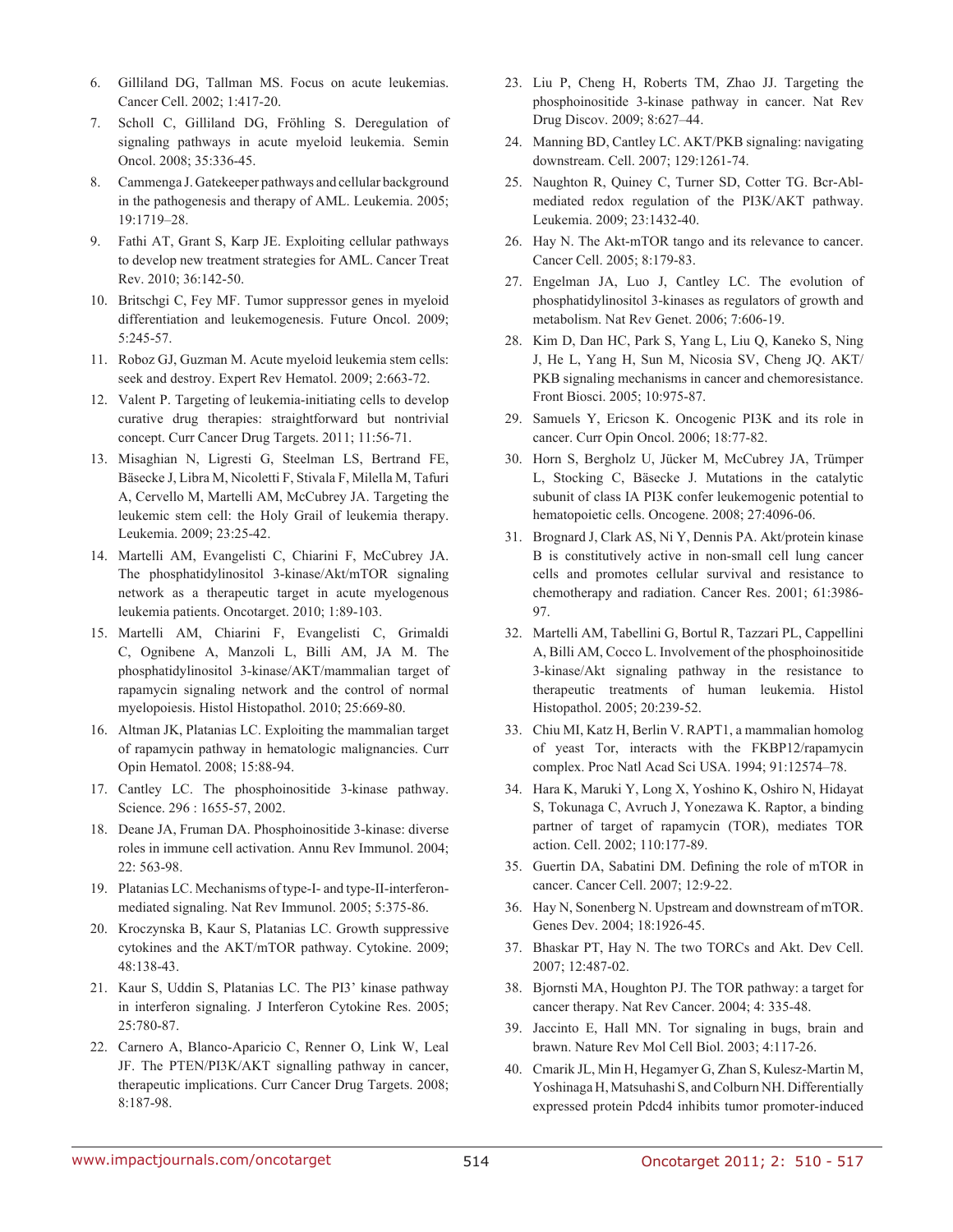neoplastic transformation. Proc Natl Acad Sci U S A. 1999; 96:14037–42.

- 41. Yang HS, Knies JL, Stark C, Colburn N. Pdcd4 suppresses tumor phenotype in JB6 cells by inhibiting AP-1 transactivation. Oncogene. 2003; 22:3712–20.
- 42. Yang HS, Jansen AP, Komar AA, Zheng Xm Merrick WC, Costes S, Lockett SJ, Sonenberg N, Colburn NH. The transformation suppressor Pdcd4 is a novel eukaryotic translation initiation factor 4A binding protein that inhibits translation. Mol Cell Biol. 2003; 23:26–37.
- 43. Yang HS, Matthews CP, Clair T, Wang Q, Baker AR, Li CC, Tan TH, and Colburn NH. Tumorigenesis suppressor Pdcd4 down-regulates mitogen-activated protein kinase kinase kinase kinase 1 expression to suppress colon carcinoma cell invasion. Mol Cell Biol. 2006; 26:1297–06.
- 44. Yang HS, Cho MH, Zakowicz H, Hegamyer G, Sonenberg N, and Colburn NH. A novel function of the MA-3 domains in transformation and translation suppressor Pdcd4 is essential for its binding to eukaryotic translation initiation factor 4A. Mol Cell Biol. 2004; 24:3894–06.
- 45. Dorrello NV, Peschiaroli A, Guardavaccaro D, Colburn NH, Sherman NE, and Pagano M. S6K1- and betaTRCPmediated degradation of PDCD4 promotes protein translation and cell growth. Science. 2006; 314:467-71.
- 46. Jacinto E, Loewith R, Schmidt A, Lin S, Rüegg MA, Hall A, Hall MN. Mammalian TOR complex 2 controls the actin cytoskeleton and is rapamycin insensitive. Nat Cell Biol. 2004; 6:1122-28.
- 47. Sarbassov DD, Ali SM, Kim DH, Guertin DA, Latek RR, Erdjument-Bromage H, Tempst P, Sabatini DM. Rictor, a novel binding partner of mTOR, defines a rapamycininsensitive and raptor-independent pathway that regulates the cytoskeleton. Curr Biol. 2004; 14:1296-02.
- 48. Guertin DA, Stevens DM, Saitoh M, Kinkel S, Crosby K, Sheen JH, Mullholland DJ, Magnuson MA, Wu H, Sabatini DM. mTOR complex 2 is required for the development of prostate cancer induced by Pten loss in mice. Cancer Cell. 2009; 15:148-59.
- 49. Fan QW, Cheng C, Knight ZA, Haas-Kogan D, Stokoe D, James CD, McCormick F, Shokat KM, Weiss WA. EGFR signals to mTOR through PKC and independently of Akt in glioma. Sci Signal 2:ra4, 2009.
- 50. Facchinetti V, Ouyang W, Wei H, Soto N, Lazorchak A, Gould C, Lowry C, Newton AC, Mao Y, Miao RQ, Sessa WC, Qin J, Zhang P, Su B, Jacinto E. The mammalian target of rapamycin complex 2 controls folding and stability of Akt and protein kinase C. EMBO J. 2008; 27:1932-43.
- 51. Ikenoue T, Inoki K, Yang Q, Zhou X, Guan KL. Essential function of TORC2 in PKC and Akt turn motif phosphorylation, maturation and signalling. EMBO J. 2008; 27:1919-31.
- 52. García-Martínez JM, Alessi DR. mTOR complex 2 (mTORC2) controls hydrophobic motif phosphorylation and activation of serum- and glucocorticoid-induced

protein kinase 1 (SGK1). Biochem J. 2008; 416:375-85.

- 53. Yan L, Mieulet V, Lamb RF. mTORC2 is the hydrophobic motif kinase for SGK1. Biochem J. 2008; 416:e19-21.
- 54. Kornblau SM, Qiu YH, Bekele BN, Cade JS, Zhou X, Harris D, Jackson CE, Estrov Z, Andreeff M. Studying the right cell in acute myelogenous leukemia: dynamic changes of apoptosis and signal transduction pathway protein expression in chemotherapy resistant ex-vivo selected "survivor cells". Cell Cycle. 2006; 5:2769-77.
- 55. Hudes G, Carducci M, Tomczak P, Dutcher J, Figlin R, Kapoor A, Staroslawska E, Sosman J, McDermott D, Bodrogi I, Kovacevic Z, Lesovoy V, Schmidt-Wolf IG, Barbarash O, Gokmen E, O'Toole T et al. Temsirolimus, interferon alfa, or both for advanced renal-cell carcinoma. N Engl J Med. 2007; 356:2271-81.
- 56. Amato R. Everolimus for the treatment of advanced renal cell carcinoma. Expert Opin Pharmacother. 2011; 12:1143- 55.
- 57. Azim H, Azim HA Jr, Escudier B. Targeting mTOR in cancer: renal cell is just a beginning. Target Oncol. 2010; 5:269-80.
- 58. Bhagwat SV, Crew AP. Novel inhibitors of mTORC1 and mTORC2. Curr Opin Investig Drugs. 2010;11:638-45.
- 59. Ciuffreda L, Di Sanza C, Incani UC, Milella M. The mTOR pathway: a new target in cancer therapy. Curr Cancer Drug Targets. 2010;10:484-95.
- 60. Dancey J. mTOR signaling and drug development in cancer. Nat Rev Clin Oncol. 2010;7:209-19.
- 61. Xu Q, Simpson S, Scialla TJ, Bagg A, Carroll M. Survival of acute myeloid leukemia requires PI3 kinase activation. Blood. 2003; 102:972-80.
- 62. Billottet C, Grandage VL, Gale RE, Quattropani A, Rommel C, Vanhaesebroeck B, Khwaja A. A selective inhibitor of the p110δ isoform of PI 3-kinase inhibits AML cell proliferation and survival and increases the cytotoxic effects of VP16. Oncogene. 2006; 25:6648–59.
- 63. Sujobert P, Bardet V, Cornillet-Lefebvre P, Hayflick JS, Prie N, Verdier F, Vanhaesebroeck B, Muller O, Pesce F, Ifrah N, Hunault-Berger M, Berthou C, Villemagne B, Jourdan E, Audhuy B, Solary E et al. Essential role for the p110delta isoform in phosphoinositide 3-kinase activation and cell proliferation in acute myeloid leukemia. Blood. 2005; 106:1063-66.
- 64. Min YH, Eom JI, Cheong JW, Maeng HO, Kim JY, Jeung HK, Lee ST, Lee MH, Hahn JS, Ko YW. Constitutive phosphorylation of Akt/PKB protein in acute myeloid leukemia: its significance as a prognostic variable. Leukemia. 2003; 17:995-97.
- 65. Kornblau SM, Womble M, Qiu YH, Jackson CE, Chen W, Konopleva M, Estey EH, Andreeff M. Simultaneous activation of multiple signal transduction pathways confers poor prognosis in acute myelogenous leukemia. Blood. 2006; 108:2358-65.
- 66. Kornblau SM, Tibes R, Qiu YH, Chen W, Kantarjian HM,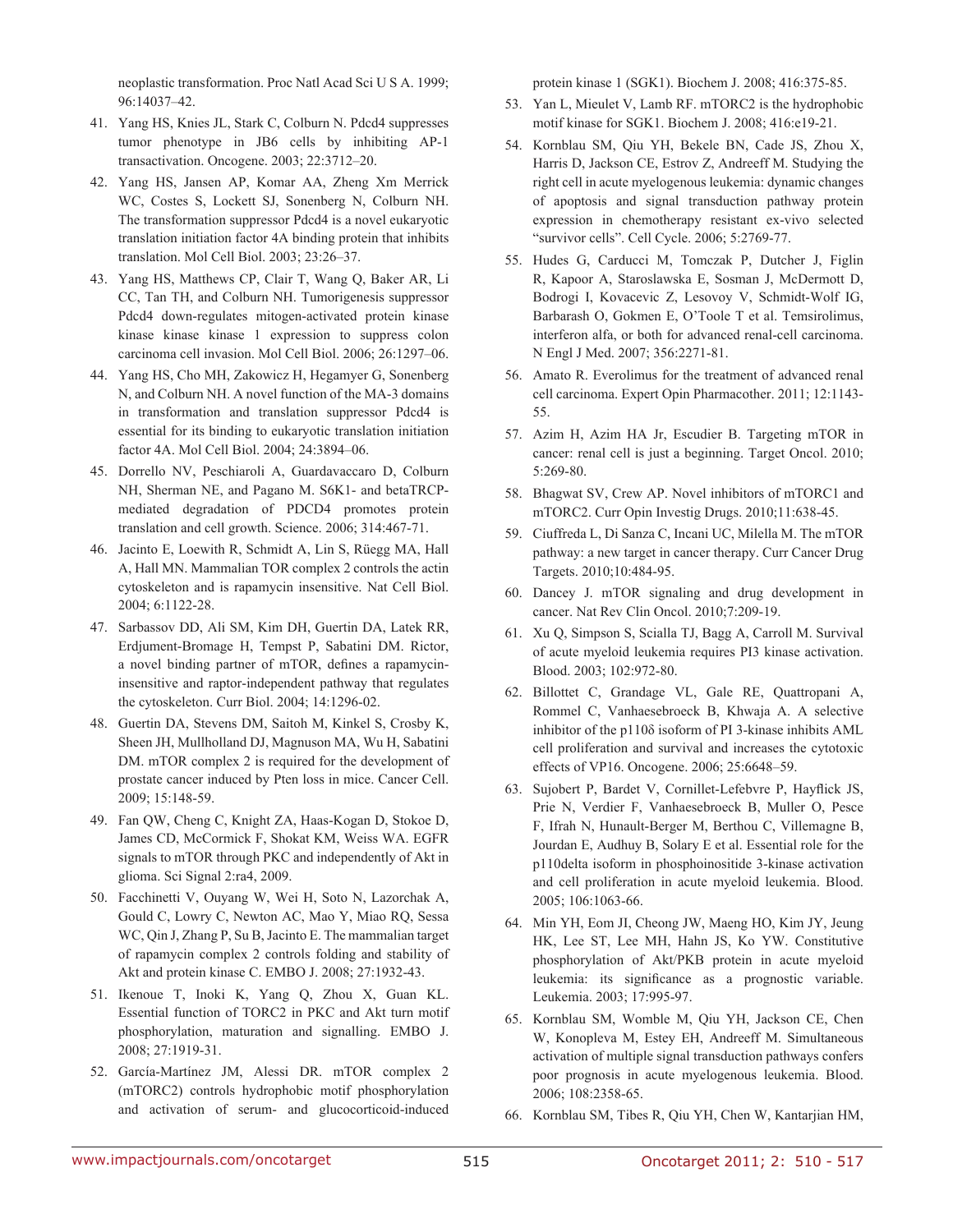Andreeff M, Coombes KR, Mills GB. Functional proteomic profiling of AML predicts response and survival. Blood. 2009; 113:154-64.

- 67. Kornblau SM, Minden MD, Rosen DB, Putta S, Cohen A, Covey T, Spellmeyer DC, Fantl WJ, Gayko U, Cesano A. Dynamic single-cell network profiles in acute myelogenous leukemia are associated with patient response to standard induction therapy. Clin Cancer Res. 2010; 16:3721-33.
- 68. Récher C, Beyne-Rauzy O, Demur C, Chicanne G, Dos Santos C, Mas VM, Benzaquen D, Laurent G, Huguet F, Payrastre B. Antileukemic activity of rapamycin in acute myeloid leukemia. Blood. 2005; 105:2527-34.
- 69. Xu Q, Thompson JE, Carroll M. mTOR regulates cell survival after etoposide treatment in primary AML cells. Blood. 2005;106:4261-68.
- 70. Perl AE, Kasner MT, Tsai DE, Vogl DT, Loren AW, Schuster SJ, Porter DL, Stadtmauer EA, Goldstein SC, Frey NV, Nasta SD, Hexner EO, Dierov JK, Swider CR, Bagg A, Gewirtz AM et al. A phase I study of the mammalian target of rapamycin inhibitor sirolimus and MEC chemotherapy in relapsed and refractory acute myelogenous leukemia. Clin Cancer Res. 2009; 15:6732-39.
- 71. Apontes P, Leontieva OV, Demidenko ZN, Li F, Blagosklonny MV. Exploring long-term protection of normal human fibroblasts and epithelial cells from chemotherapy in cell culture. Oncotarget. 2011; 2:222-33.
- 72. Feldman ME, Apsel B, Uotila A, Loewith R, Knight ZA, Ruggero D, Shokat KM. tive-site inhibitors of mTOR target rapamycin-resistant outputs of mTORC1 and mTORC2. PLoS Biol. 2009; 7:e38.
- 73. García-Martínez JM, Moran J, Clarke RG, Gray A, Cosulich SC, Chresta CM, Alessi DR. Ku-0063794 is a specific inhibitor of the mammalian target of rapamycin (mTOR). Biochem J. 2009; 421:29-42.
- 74. Yu K, Toral-Barza L, Shi C, Zhang WG, Lucas J, Shor B, Kim J, Verheijen J, Curran K, Malwitz DJ, Cole DC, Ellingboe J, Ayral-Kaloustian S, Mansour TS, Gibbons JJ, Abraham RT et al. Biochemical, cellular, and in vivo activity of novel ATP-competitive and selective inhibitors of the mammalian target of rapamycin. Cancer Res. 2009; 69:6232-40.
- 75. Thoreen CC, Kang SA, Chang JW, Liu Q, Zhang J, Gao Y, Reichling LJ, Sim T, Sabatini DM, Gray NS. An ATPcompetitive mammalian target of rapamycin inhibitor reveals rapamycin-resistant functions of mTORC1. J Biol Chem. 2009; 284:8023-32.
- 76. Falcon BL, Barr S, Gokhale PC, Chou J, Fogarty J, Depeille P, Miglarese M, Epstein DM, McDonald DM. Reduced VEGF production, angiogenesis, and vascular regrowth contribute to the antitumor properties of dual mTORC1/ mTORC2 inhibitors. Cancer Res. 2011;71: 1573-83.
- 77. Markman B, Dienstmann R, Tabernero J. Targeting the PI3K/Akt/mTOR pathway-beyond rapalogs. Oncotarget. 2010; 1:530-43.
- 78. Sacco A, Roccaro A, Ghobrial IM. Role of dual PI3/Akt and mTOR inhibition in Waldenstrom's Macroglobulinemia. Oncotarget. 2010;1: 578-82.
- 79. Feldman ME, Shokat KM. New inhibitors of the PI3K-AktmTOR pathway: insights into mTOR signaling from a new generation of Tor Kinase Domain Inhibitors (TORKinibs). Curr Top Microbiol Immunol. 2010; 347:241-62.
- 80. Janes MR, Limon JJ, So L, Chen J, Lim RJ, Chavez MA, Vu C, Lilly MB, Mallya S, Ong ST, Konopleva M, Martin MB, Ren P, Liu Y, Rommel C, Fruman DA. Effective and selective targeting of leukemia cells using a TORC1/2 kinase inhibitor. Nat Med. 2010; 16:205-13.
- 81. Carayol N, Vakana E, Sassano A, Kaur S, Goussetis DJ, Glaser H, Druker BJ, Donato NJ, Altman JK, Barr S, Platanias LC. Critical roles for mTORC2- and rapamycininsensitive mTORC1-complexes in growth and survival of BCR-ABL-expressing leukemic cells. Proc Natl Acad Sci U S A. 2010; 107:12469-74.
- 82. Altman JK, Sassano A, Kaur S, Glaser H, Kroczynska B, Redig AJ, Russo S, Barr S, Platanias LC. Dual mTORC2/ mTORC1 targeting results in potent suppressive effects on acute myeloid leukemia (AML) progenitors. Clin Cancer Res. 2011; Epub Mar 17.
- 83. Thoreen CC, Kang SA, Chang JW, Liu Q, Zhang J, Gao Y, Reichling LJ, Sim T, Sabatini DM, Gray NS. An ATPcompetitive mTOR inhibitor reveals rapamycin-insensitive functions of mTORC1. J Biol. Chem. 2009; 284:8023-32.
- 84. Thoreen CC, Sabatini DM. Rapamycin inhibits mTORC1, but not completely. Autophagy. 2009; 5:725-26.
- 85. Dose Escalation Study of INK128 in Relapsed or Refractory Multiple Myeloma or Waldenstrom Macroglobulinemia. http://www.clinicaltrials.gov./ct2/ show/NCT01118689?term=ink-128&rank=3
- 86. Tamburini J, Chapuis N, Bardet V, Park S, Sujobert P, Willems L, Ifrah N, Dreyfus F, Mayeux P, Lacombe C, Bouscary D. Mammalian target of rapamycin (mTOR) inhibition activates phosphatidylinositol 3-kinase/Akt by up-regulating insulin-like growth factor-1 receptor signaling in acute myeloid leukemia: rationale for therapeutic inhibition of both pathways. Blood. 2008; 111:379-82.
- 87. Mazzoletti M, Bortolin F, Brunelli L, Pastorelli R, Di Giandomenico S, Erba E, Ubezio P, Broggini M. Combination of PI3K/mTOR inhibitors: antitumor activity and molecular correlates. Cancer Res. 2011; May 20:Epub ahead of print.
- 88. Maira SM, Stauffer F, Brueggen J, Furet P, Schnell C, Fritsch C, Brachmann S, Chène P, De Pover A, Schoemaker K, Fabbro D, Gabriel D, Simonen M, Murphy L, Finan P, Sellers W et al. Identification and characterization of NVP-BEZ235, a new orally available dual phosphatidylinositol 3-kinase/mammalian target of rapamycin inhibitor with potent in vivo antitumor activity. Mol Cancer Ther. 2008; 7:1851-63.